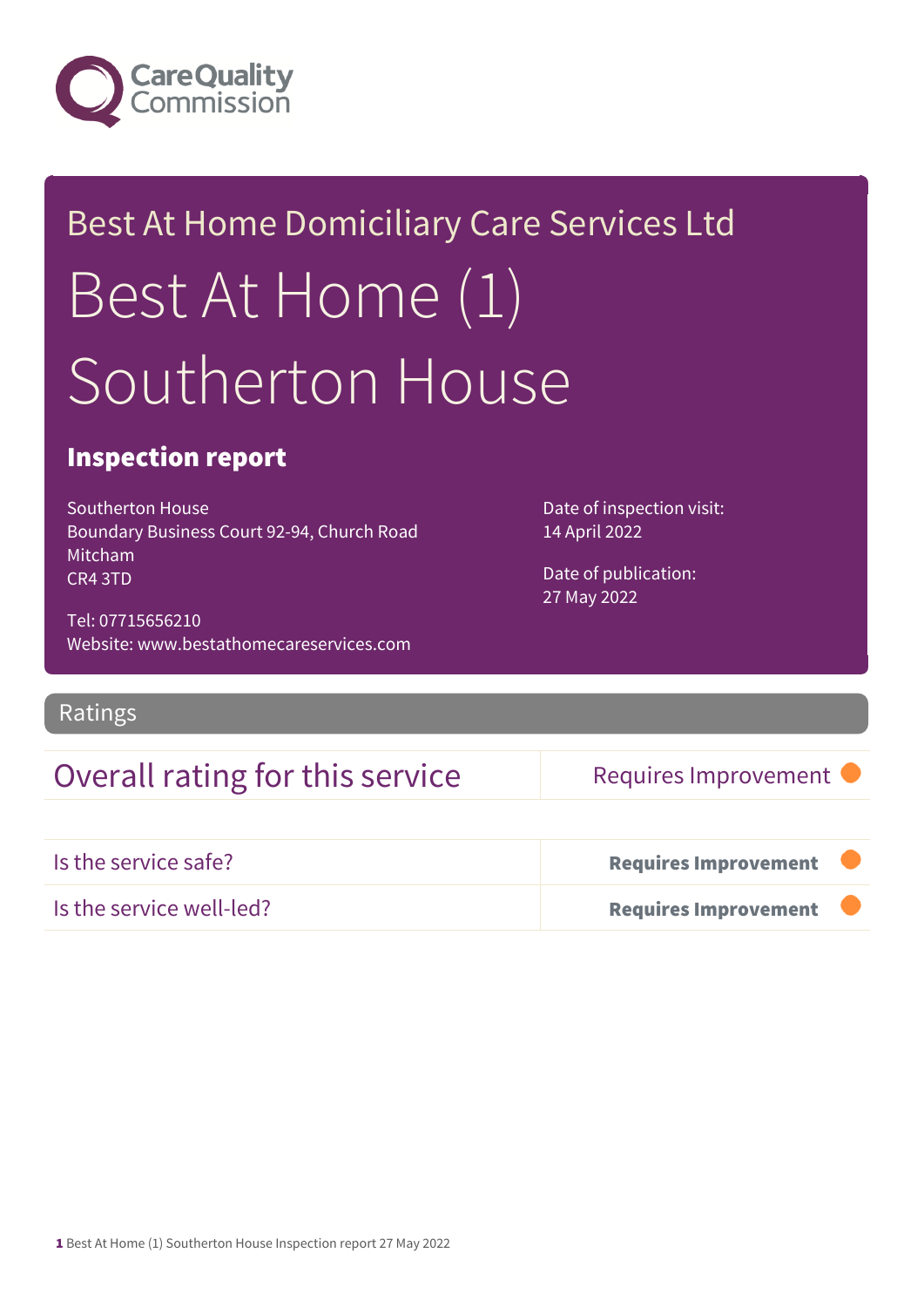## Summary of findings

### Overall summary

#### About the service

Best At Home Domiciliary Care Services Ltd is a domiciliary care agency providing personal care to people living in their own houses and flats in the community. The service provides support to adults over 65 years and people with dementia. At the time of our inspection there were 83 people using the service.

Not everyone who used the service received personal care. CQC only inspects where people receive personal care. This is help with tasks related to personal hygiene and eating. Where they do we also consider any wider social care provided.

People's experience of using this service and what we found People did not always receive support from sufficient numbers of staff to keep them safe. Staff did not always stay the full duration of the visit.

We made a recommendation in relation to the registered manager's record keeping and management.

People's medicines were managed in line with the prescribing G.P. People continued to be protected against the risk of harm and abuse. Risk assessments gave staff clear guidance on how to mitigate identified risks. The registered manager was keen to ensure lessons learned.

People were supported to have maximum choice and control of their lives and staff supported them in the least restrictive way possible and in their best interests; the policies and systems in the service supported this practice.

People received a service that sought their views and acted on information received. Records showed the registered manager worked in partnership with stakeholders and to seek positive outcomes for people receiving care and support. Staff spoke positively about the registered manager describing him as a team player and someone who was approachable.

For more details, please see the full report which is on the CQC website at www.cqc.org.uk

#### Rating at last inspection

The last rating for this service was good (published 7 December 2021).

#### Why we inspected

This inspection was prompted by concerns identified at the provider's sister service in relation to staffing levels. As a result, we undertook a focused inspection to review the key questions of safe and well-led only. For those key questions not inspected, we used the ratings awarded at the last inspection to calculate the overall rating.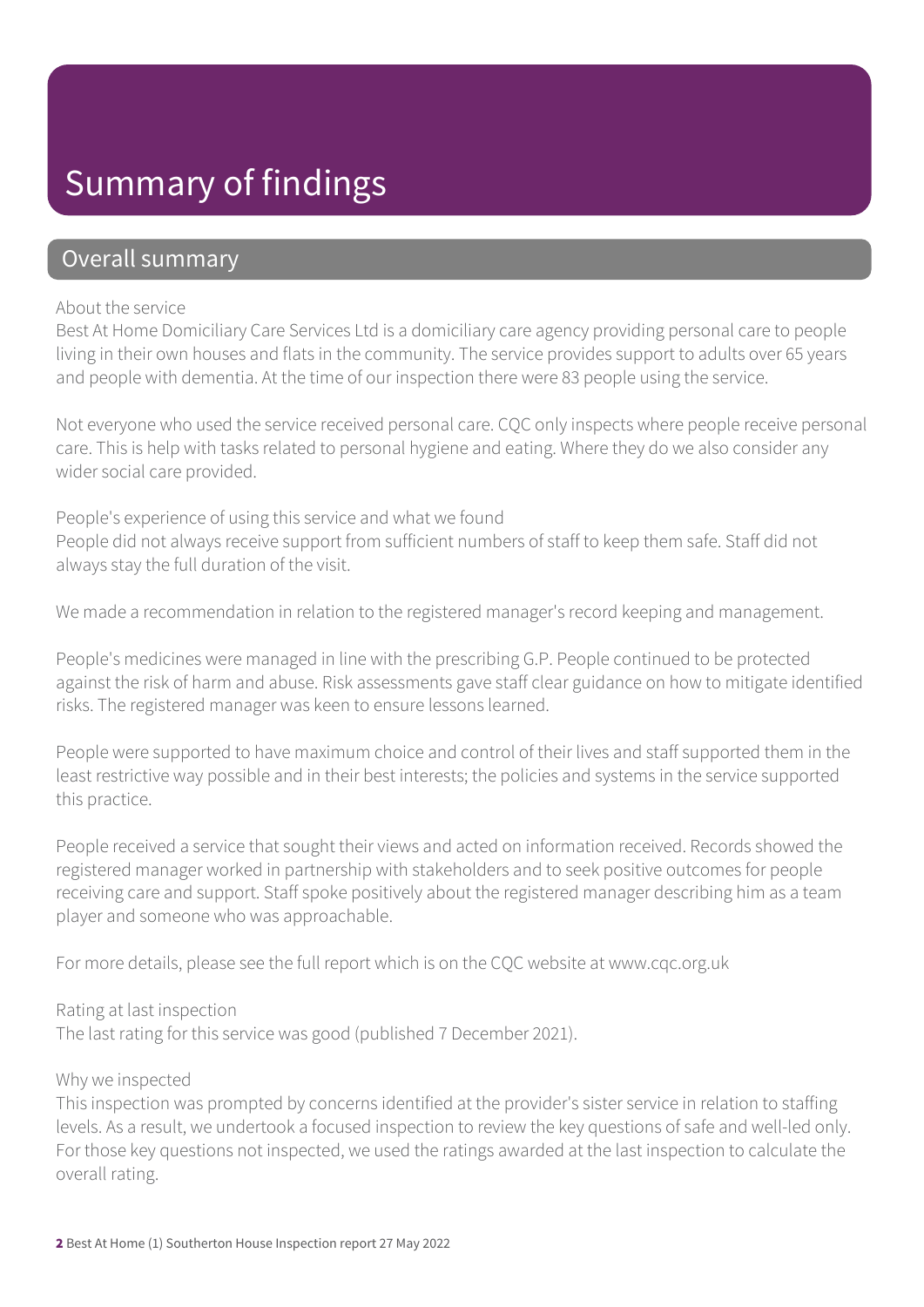We have found evidence that the provider needs to make improvements. Please see the safe and well-led relevant key question sections of this full report.

You can see what action we have asked the provider to take at the end of this full report. You can read the report from our last comprehensive inspection, by selecting the 'all reports' link for Best At Home on our website at www.cqc.org.uk.

#### Follow up

We will request an action plan from the provider to understand what they will do to improve the standards of quality and safety. We will work alongside the provider and local authority to monitor progress. We will continue to monitor information we receive about the service, which will help inform when we next inspect.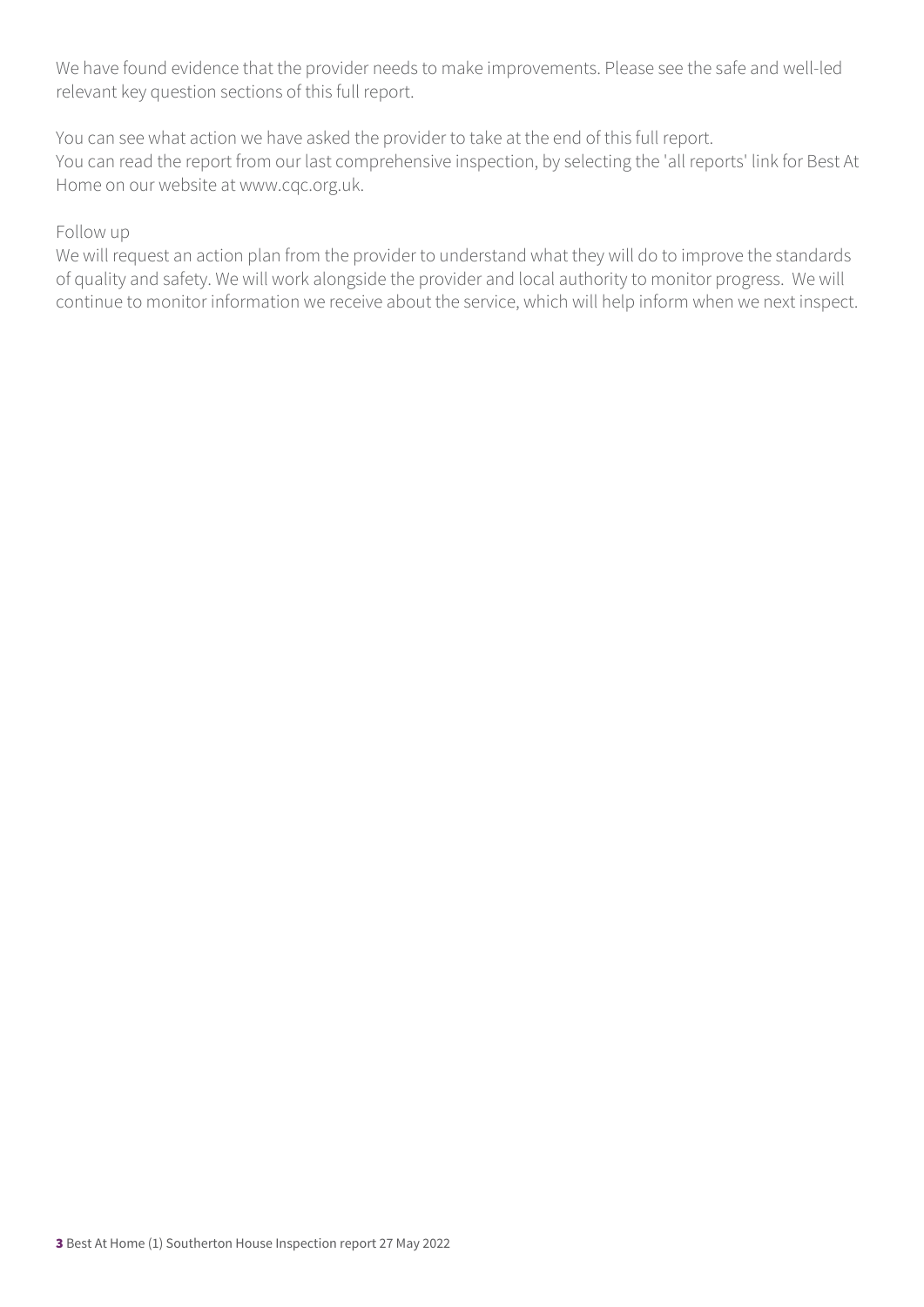### The five questions we ask about services and what we found

We always ask the following five questions of services.

| Is the service safe?                    | Requires Improvement |
|-----------------------------------------|----------------------|
| The service was not always safe.        |                      |
| Details are in our safe findings below. |                      |
|                                         |                      |
| Is the service well-led?                | Requires Improvement |
| The service was not always well-led.    |                      |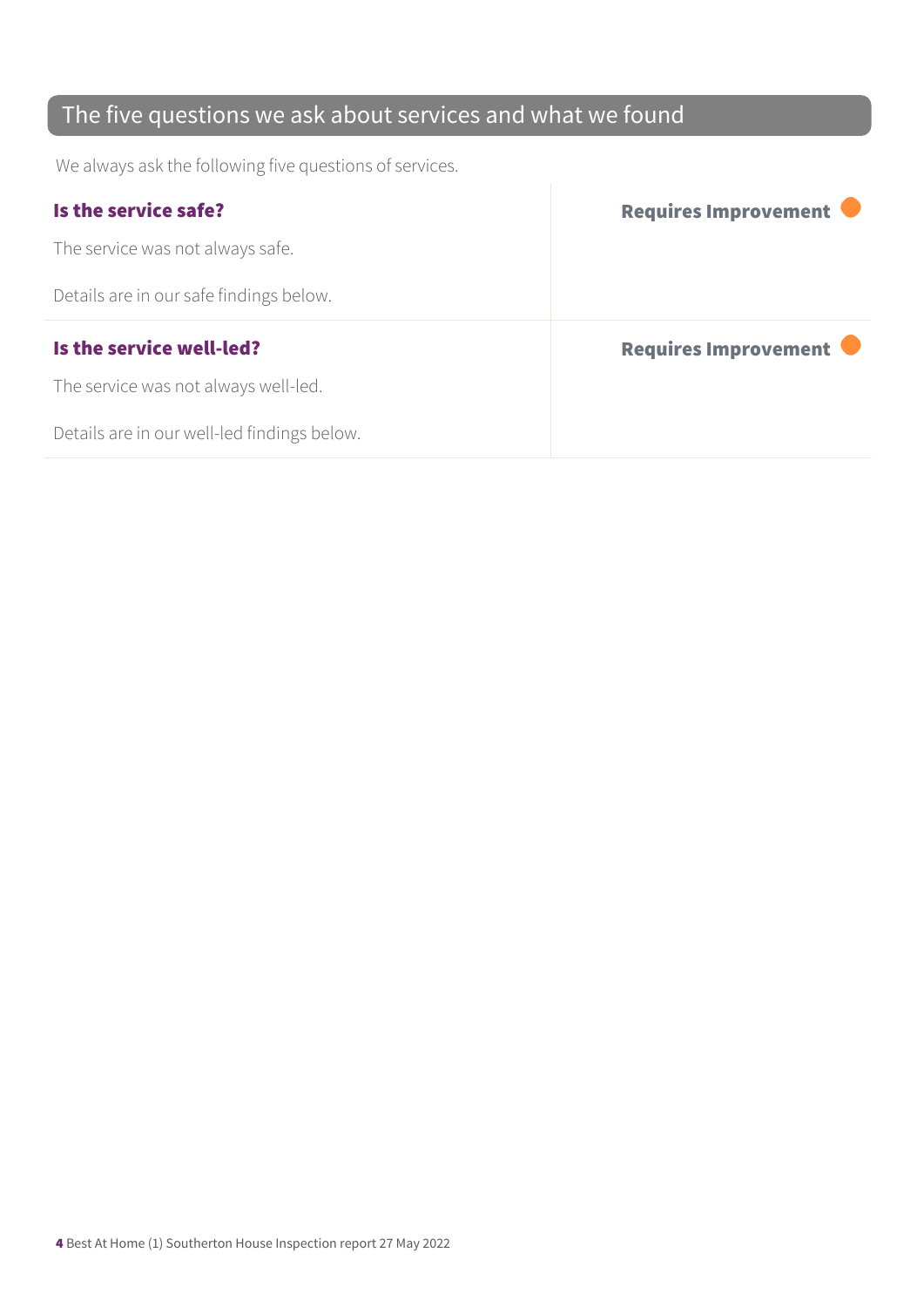

# Best At Home (1) Southerton House

### Detailed findings

# Background to this inspection

#### The inspection

We carried out this inspection under Section 60 of the Health and Social Care Act 2008 (the Act) as part of our regulatory functions. We checked whether the provider was meeting the legal requirements and regulations associated with the Act. We looked at the overall quality of the service and provided a rating for the service under the Health and Social Care Act 2008.

Inspection team The inspection was carried out by two inspectors.

This service is a domiciliary care agency. It provides personal care to people living in their own houses and flats.

#### Registered Manager

This service is required to have a registered manager. A registered manager is a person who has registered with the Care Quality Commission to manage the service. This means that they and the provider are legally responsible for how the service is run and for the quality and safety of the care provided.

At the time of our inspection there was a registered manager in post.

Notice of inspection This inspection was unannounced.

#### What we did before the inspection

We reviewed the information we held about the service, including information shared with us by healthcare professionals and members of the public. We used the information the provider sent us in the provider information return (PIR). This is information providers are required to send us annually with key information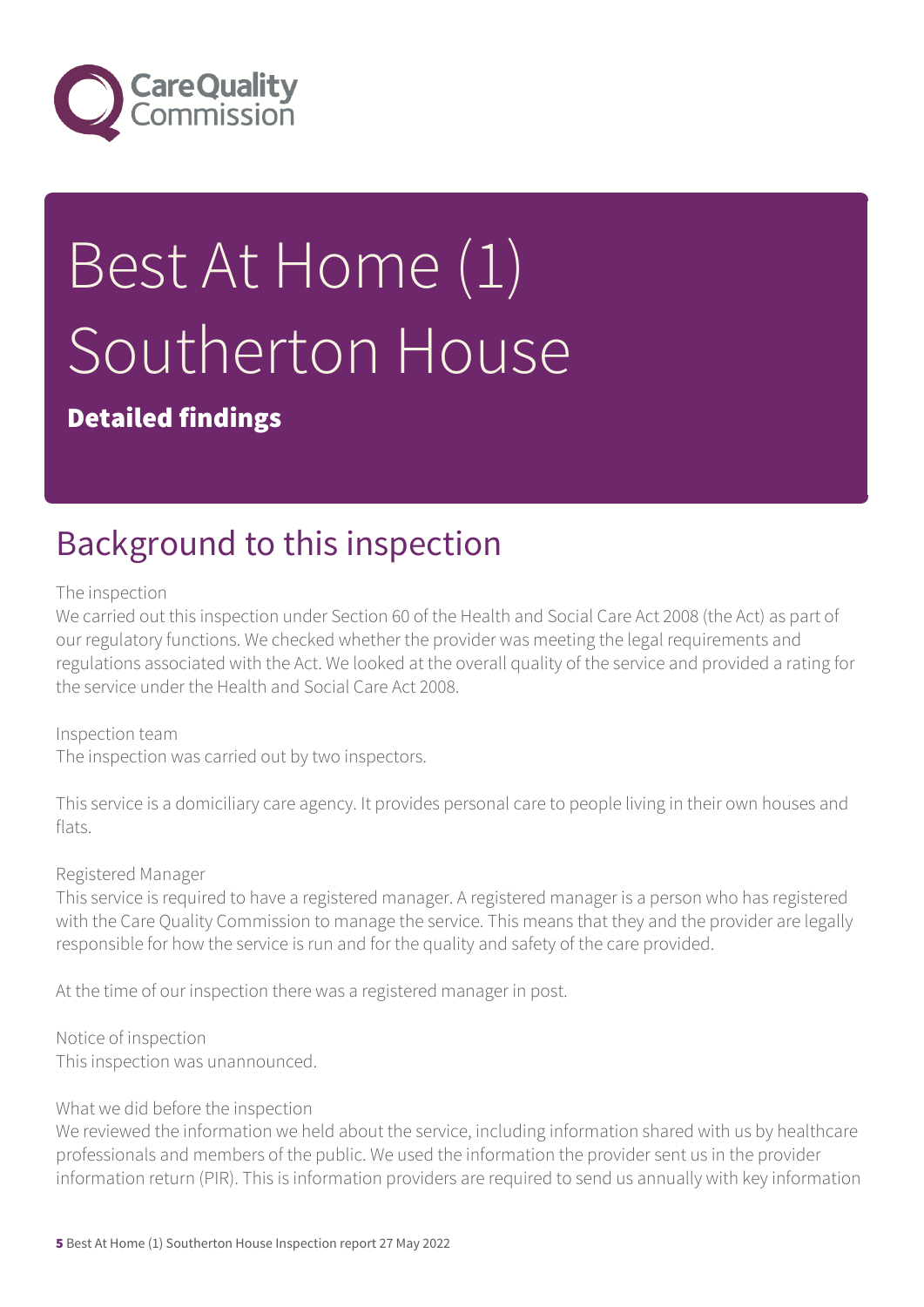about their service, what they do well, and improvements they plan to make. We used all this information to plan our inspection.

#### During the inspection

We spoke with five staff including care workers, a team leader, a care coordinator, the registered manager and the nominated individual. The nominated individual is responsible for supervising the management of the service on behalf of the provider.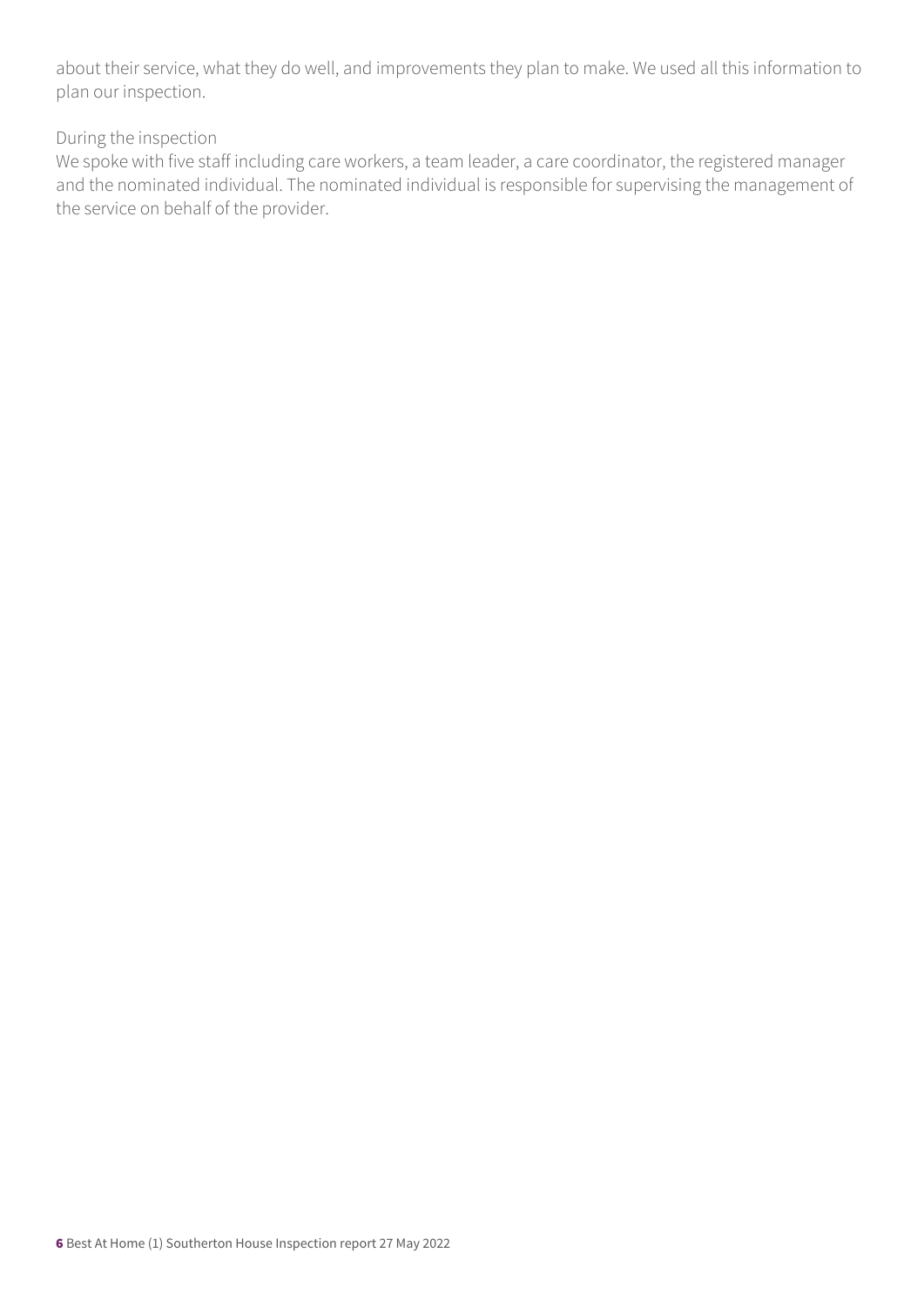### Is the service safe?

# Our findings

Safe – this means we looked for evidence that people were protected from abuse and avoidable harm.

At our last inspection we rated this key question good. At this inspection the rating has changed to required improvement. This meant some aspects of the service were not always safe and there was limited assurance about safety. There was an increased risk that people could be harmed.

Staffing and recruitment

- People did not always receive care and support at the agreed time as detailed in their care package.
- People and their relatives told us that staff did not always turn up on time for their calls nor stay the full duration of the visit. Comments included, "Mostly [staff] turn up on time unless there's a problem with public transport. They don't always stay the full duration of the visit. They are meant to stay for half an hour, but they stay for around 10 minutes. Mostly there are two staff, sometimes there is only one, and then I have to do it." And, "On the whole they turned up on time. They didn't always stay the entire visit.
- We looked at the Electronic Call Monitoring (ECM) records for the period of 1 January 2022 to 31 March 2022 for 80 people.
- Of the 15907 calls carried out 72% were delivered on time. However, 2411 calls were more than 45 minutes late. We also identified for 12642 calls; staff stayed less than half of the planned time.
- There were 3278 calls where by two staff were required to deliver care, however, 2838 of these calls showed there was less than 15 minutes overlap between staff, with a further 2600 calls with no staff overlap.
- We shared our concerns with the registered manager who told us, "We are adequate with staffing levels here. If there is staff absence, we make sure that we swap staff around and at the moment we are coping. There's always an on-going recruitment of staff."
- The Nominated Individual and the registered manager told us they were working with the ECM providers to devise a robust system to ensure call log issues were swiftly identified. We will continue to monitor this at the next inspection.

These issues were a breach of Regulation 18 (Staffing) of the Health and Social Care Act 2008 (Regulated Activities) 2014.

- Despite the findings above, the provider had robust pre-employment checks in place to ensure only those suitably for the role were employed.
- We reviewed staff personnel files and found these contained satisfactory references, photographic identification, application forms and a Disclosure and Barring Service Check. Disclosure and Barring Service (DBS) checks provide information including details about convictions and cautions held on the Police National Computer. The information helps employers make safer recruitment decisions.

Systems and processes to safeguard people from the risk of abuse

- People continued to be safeguarded against the risk of abuse.
- Staff received ongoing safeguarding training and new how to identify, respond to and escalate suspected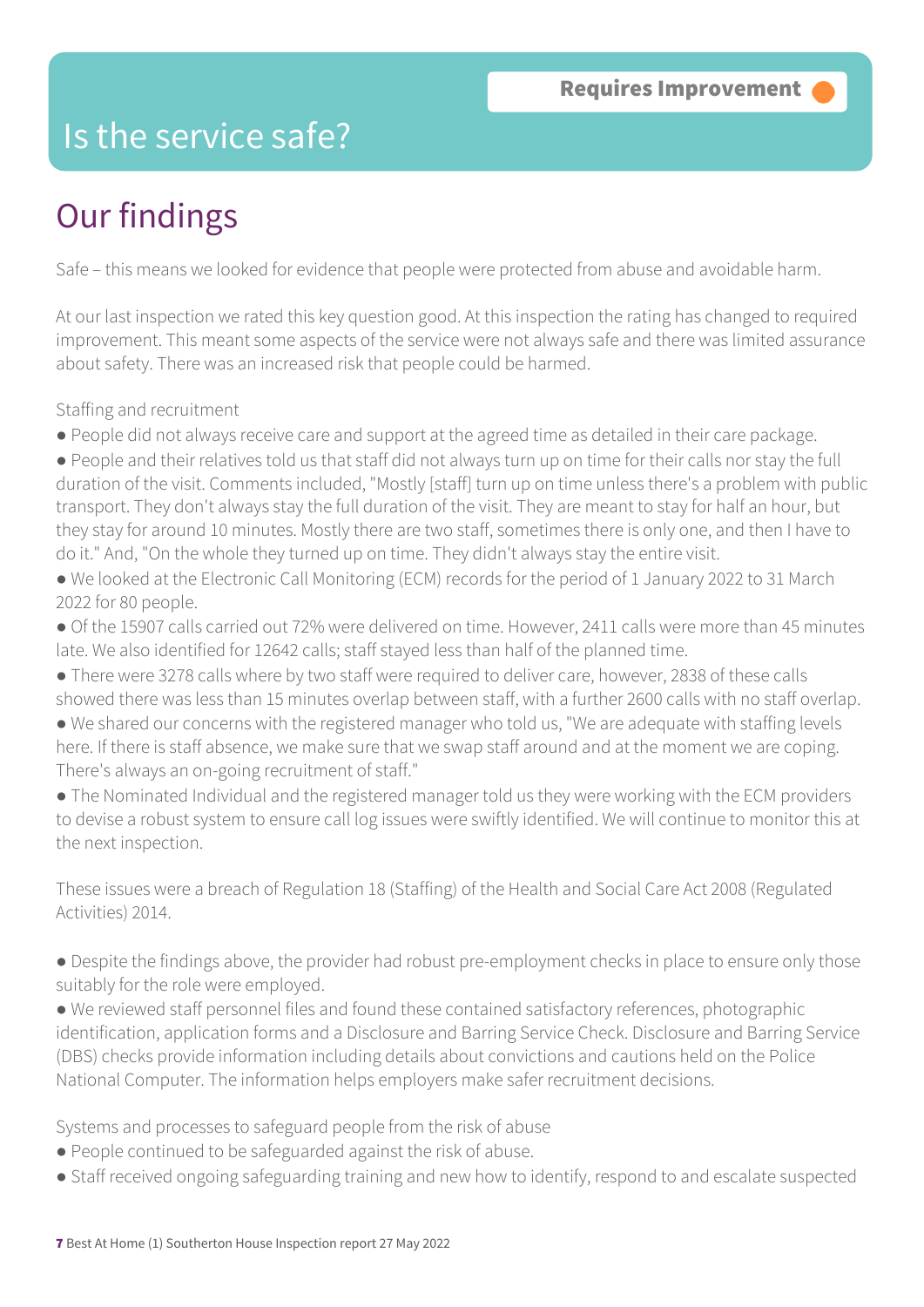abuse.

- ●Staff confirmed they would raise any suspected abuse to their line manager, the director and the local authority safeguarding team.
- At the time of the inspection there were no current safeguarding concerns.

Assessing risk, safety monitoring and management

- People's identified risks were recorded, and risk assessments developed to give staff guidance to mitigate the risks.
- Risk assessments were regularly reviewed to reflect people's changing needs. Risk assessments covered, for example, mobility, personal health needs, medicines, financial and fire safety.
- Staff were aware of the importance of highlighting any changes to identified risks immediately in order for the risk assessment to updated.

The Mental Capacity Act 2005 (MCA) provides a legal framework for making particular decisions on behalf of people who may lack the mental capacity to do so for themselves. The MCA requires that, as far as possible, people make their own decisions and are helped to do so when needed. When they lack mental capacity to take particular decisions, any made on their behalf must be in their best interests and as least restrictive as possible.

People can only be deprived of their liberty to receive care and treatment when this is in their best interests and legally authorised under the Mental Capacity Act (MCA). In care homes, and some hospitals, this is usually through MCA application procedures called the Deprivation of Liberty Safeguards (DoLS)

- We found the service was working within the principles of the MCA and if needed, appropriate legal authorisations were in place to deprive a person of their liberty.
- Staff had a clear understanding of their responsibilities in line with legislation.

Using medicines safely

- People received their medicines safely.
- People confirmed they received their medicines as prescribed.
- A staff member told us, "We set it up on the electronic [system to record medicines], and we do a spot check. We do a medication assessment when [a new person starts], we make a list, make a Medicine Administration Record (MAR) as well as an electronic version."
- Staff were aware of the provider's procedure should they identify a medicines error. We checked the completed MAR and found these were completed accurately however were, on occasion, messy and illegible.

● We shared our concerns with the Nominated Individual who confirmed they were aware of this and were taking action to address this. We were satisfied with their response and will review this at the next inspection.

### Preventing and controlling infection

- We were assured that the provider was meeting shielding and social distancing rules.
- We were assured that the provider was using PPE effectively and safely.
- We were assured that the provider was accessing testing for people using the service and staff.
- We were assured that the provider was making sure infection outbreaks can be effectively prevented or managed.
- We were assured that the provider's infection prevention and control policy was up to date.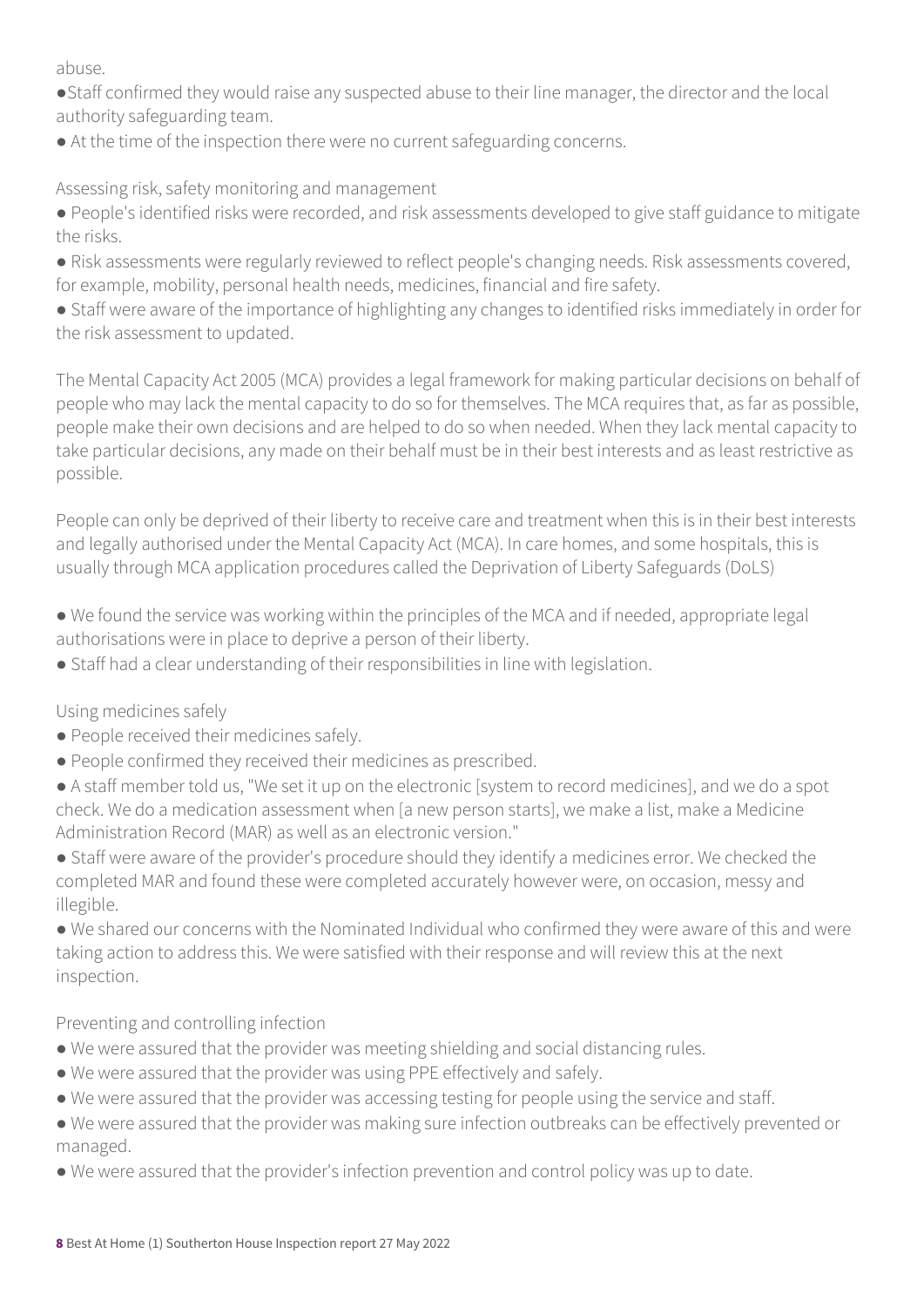Learning lessons when things go wrong

- The registered manager was keen to ensure lessons were learned when things went wrong.
- The registered manager told us they devised action plans to mitigate further incidents thus ensuring a continual learning and improvement ethos.
- Records viewed confirmed what the registered manager told us.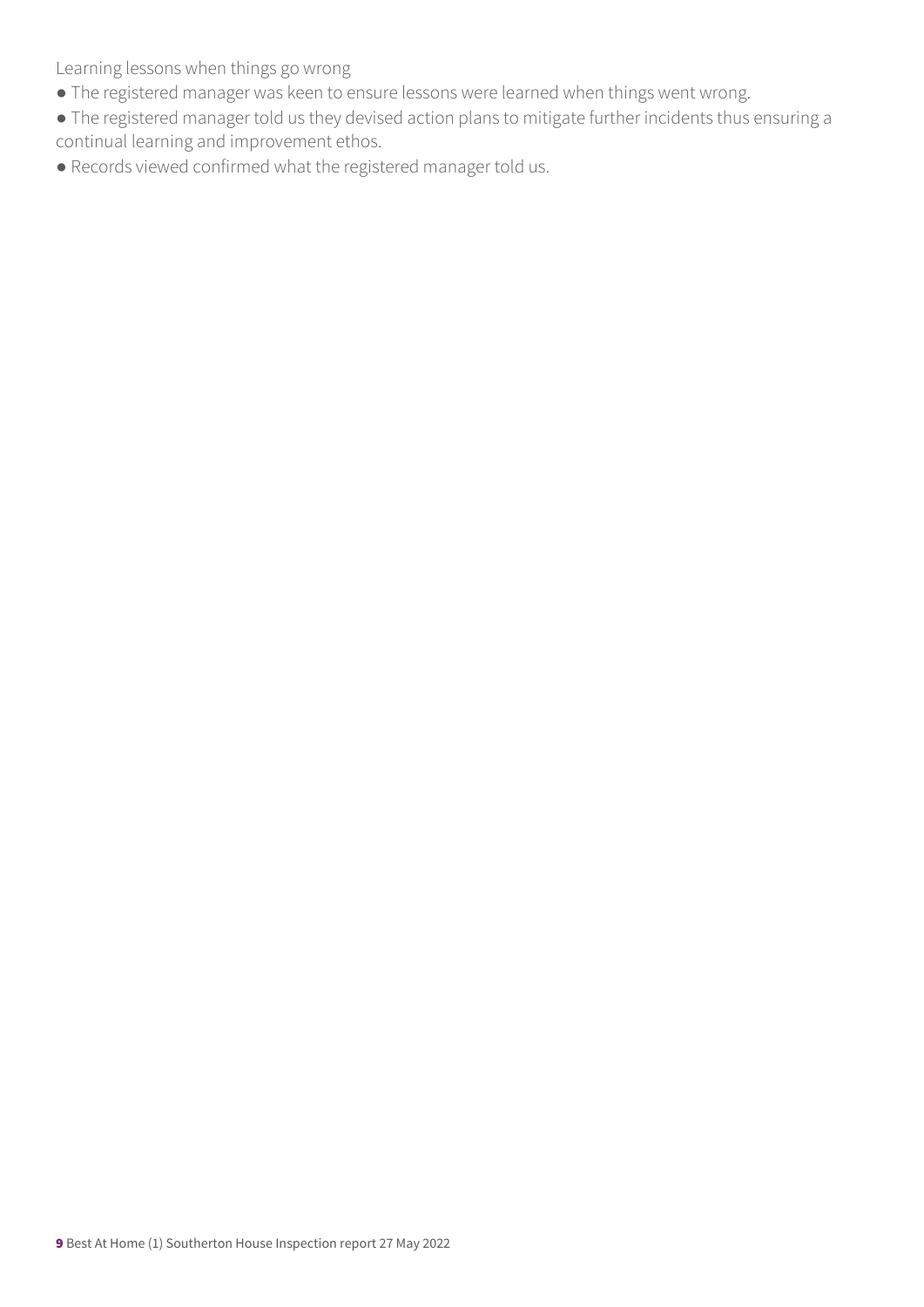### Is the service well-led?

# Our findings

Well-led – this means we looked for evidence that service leadership, management and governance assured high-quality, person-centred care; supported learning and innovation; and promoted an open, fair culture.

At our last inspection we rated this key question good. The rating for this key question has deteriorated to requires improvement. This meant the service was consistently managed and well-led. Leaders and the culture they created promoted high-quality, person-centred care.

Managers and staff being clear about their roles, and understanding quality performance, risks and regulatory requirements

● Although the service carried out audits to monitor the service, we found medicines audits were not always contemporaneous; in that we saw the same findings were recorded over several months. These audits would have benefitted from more clear and specific detail as to the findings when medicines administration records were reviewed.

● The registered manager confirmed this would be addressed swiftly. We will review this at the next inspection.

● During the inspection we identified the registered manager had not informed us of two incidents which required reporting to the regulatory body. We raised this with the registered manager who assured us this had been an oversight on their part, and that they understood the information they needed to share with the Care Quality Commission. We were satisfied with their response and will check on this at our next inspection.

We recommend the service review their records management practices and update their processes accordingly.

Promoting a positive culture that is person-centred, open, inclusive and empowering, which achieves good outcomes for people and Engaging and involving people using the service, the public and staff, fully considering their equality characteristics

- People's views were regularly sought and where issues or concerns were identified, action was taken to minimise repeat incidents.
- We reviewed the 'people' survey and found 67% of people found staff to be respectful, 28% found the quality of the service to be excellent and 46% found the service were excellent at following the correct procedures.
- We reviewed the staff quality assurance questionnaire results and found it looked at the communication with the office, team meetings, training, rotas and supervisions. Records showed that 53% of staff found the training provided meant they could effectively and safely meet people's needs.
- An action plan was then devised to act on the issues identified. For example, feedback showed that there had been a lack of team meetings due to the COVID-19 pandemic, and as a result regular online meeting for staff was introduced.
- We also reviewed the staff team meeting for January 2022 and found 12 staff had attended. Records showed discussions were held around MAR records, ECM records, staff reporting and monitoring systems.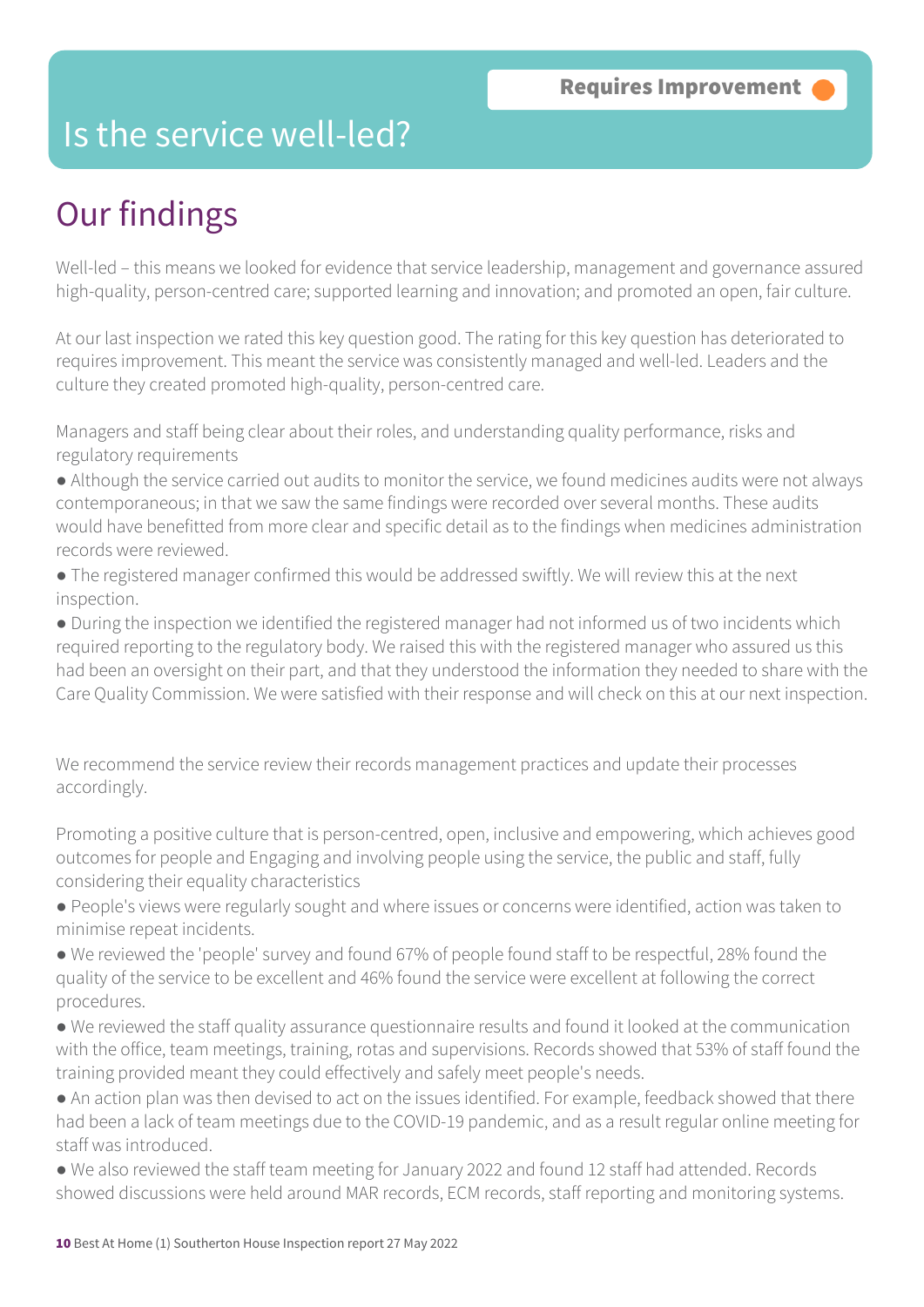- People told us they felt the service was well-led. People didn't necessarily know who the registered manager was but felt they could contact the office staff at any time.
- Staff also spoke positively about the registered manager. Comments included, "[The registered managers'] helpful, he knows what he's doing. He often gives me advice and never says no. He finds time to talk and be supportive, I can go immediately to him and discuss and sort out any problems."
- The registered manager was a visible presence within the service and during the inspection we observed staff seeking guidance and support from him, which was readily given.

Continuous learning and improving care

- The Nominated Individual and registered manager placed emphasis on improving the service.
- Records showed the registered manager reviewed all identified issues for patterns and trends. Feedback was then shared with staff to minimise repeat incidents.

Working in partnership with others; and How the provider understands and acts on the duty of candour, which is their legal responsibility to be open and honest with people when something goes wrong

● The registered manager told us, and records confirmed the service worked in partnership with stakeholders to monitor and improve the service. One healthcare professional told us, "Yes, [the service] work with us and take onboard what we say."

● The registered manager understood their responsibilities under the duty of candour and the actions he would take should something go wrong.